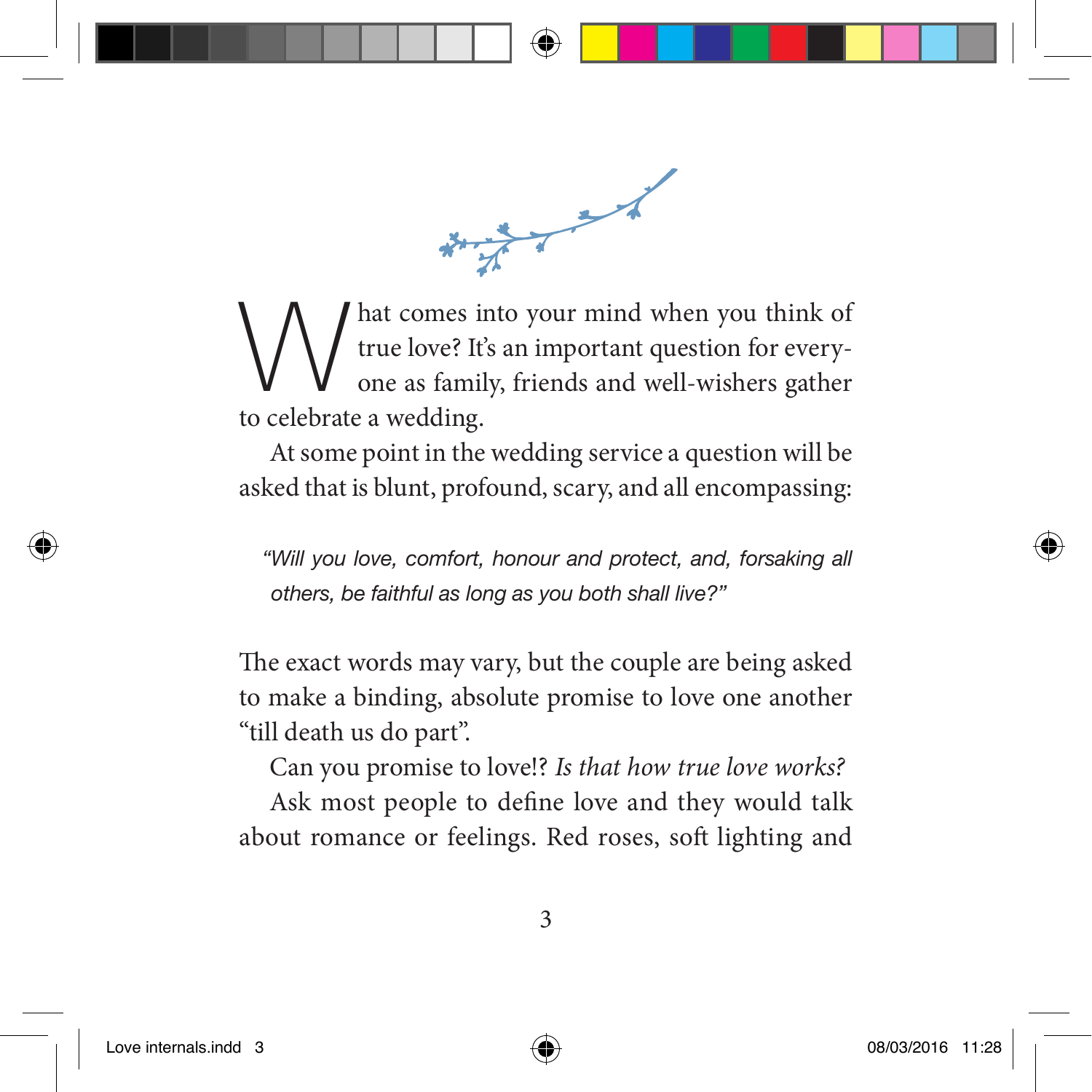slow dancing. It's the tingle down the spine, the weakening of the knees, the sweaty palms, the excited giggle. True love, we think, is about these powerful, uncontrollable emotions. You know it's love when the chemistry kicks in. We know it's love when we get a gut feeling that confirms everything on first contact:

*"It's in his kiss (that's where it is)"*

And if you want to show your love for someone, then you do something romantic. You give them chocolates. You share a candlelit dinner. You walk together in the moonlight.

As wonderful as they are, there is a problem with romance and feelings. Romance and feelings draw people together. But while they are an important part of launching a married relationship, they are a very poor basis for maintaining a marriage long term.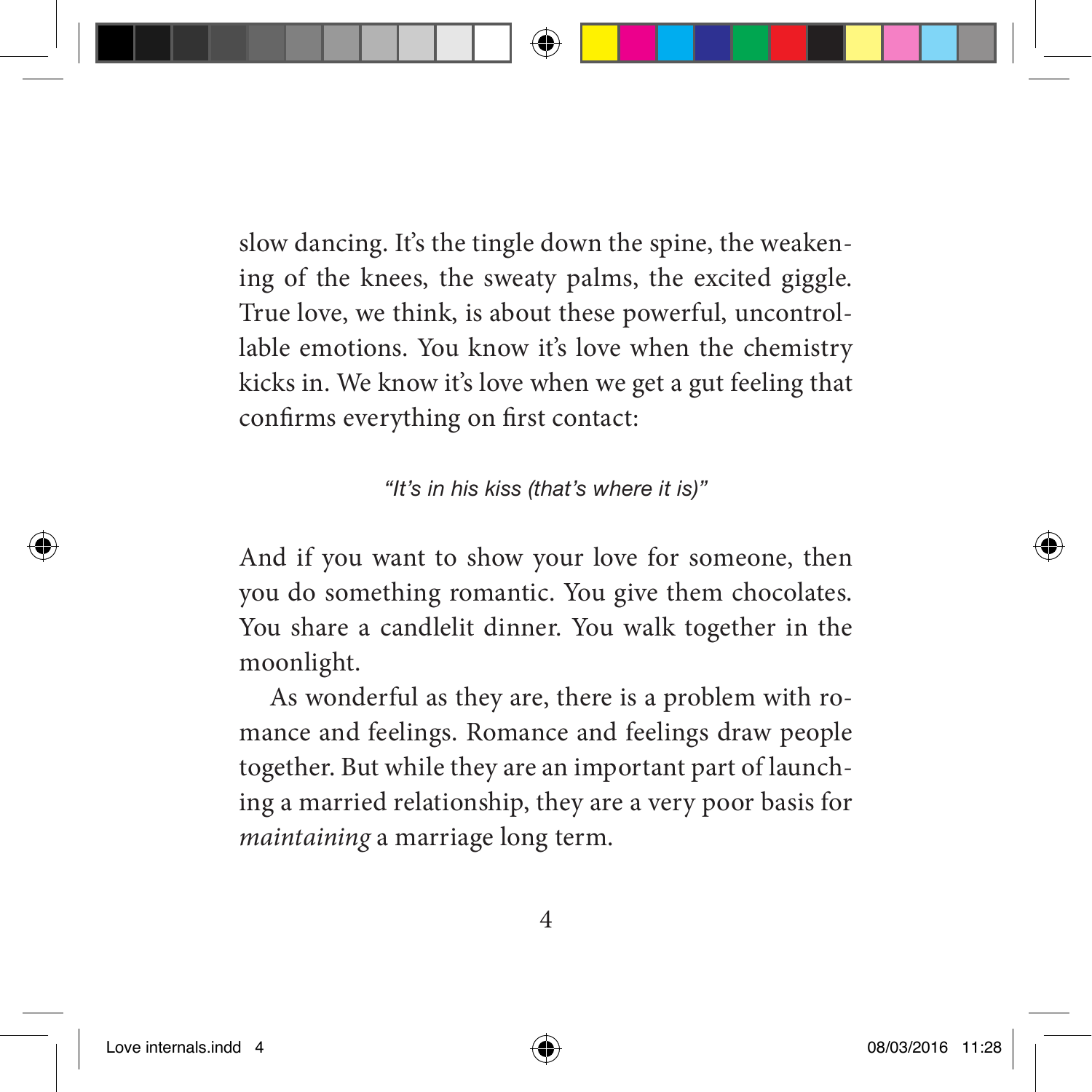Feelings don't serve us well as a definition of love. Sometimes I feel strongly about my children. I feel protective or affectionate. They fill me with joy and delight. They make me proud and glad to be their father. But at other times… Well, let's just say they leave me feeling frustrated and hurt.

But that doesn't mean I have stopped loving them.

Feelings are great, but they're not a good guide to true love. They come and go with our moods. They can be affected by illness, the seasons, fatigue. True love is something that goes beyond a feeling. And it has to be more if it is going to last "till death us do part".

So what is true love? And how can you tell when you've found it? The Bible tells us what love is  $\sim$  not in some dry, philosophical way, but in a very practical way. It tells us that human love is a pale reflection of the love that God has for each one of us. It tells us that, even if we do not recognise him, God is the source and model of all the love we experience or yearn for.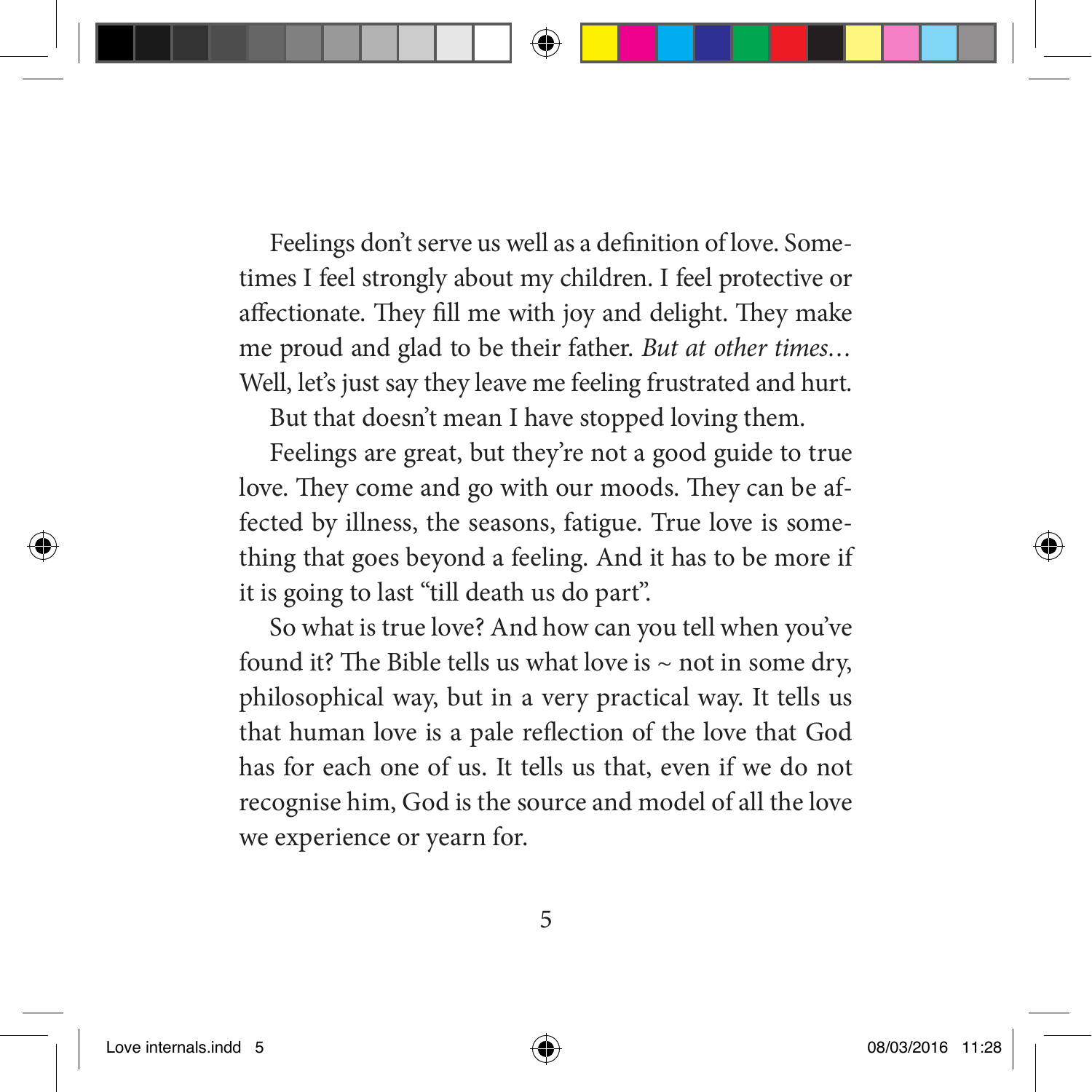And it tells us that we see this love most clearly in his Son, Jesus Christ. In Jesus, God shows us what true love is. The Bible explains:

*But God shows his great love for us in this way: Christ died for us while we were still sinners.* Romans 5 v 8

## What is true love?

Jesus revealed the love of God in his life. He was filled with compassion for those in need. He was a committed, caring friend to those around him. He shed tears of grief at the death of his friend. But it was in Jesus' death that we see the full extent of God's love.

God the Father gave his own Son. God gave what was most precious to him  $\sim$  he gave the Son he loves.

Jesus' death was not an accident. Neither was he a victim. He died willingly. It was Roman soldiers who execut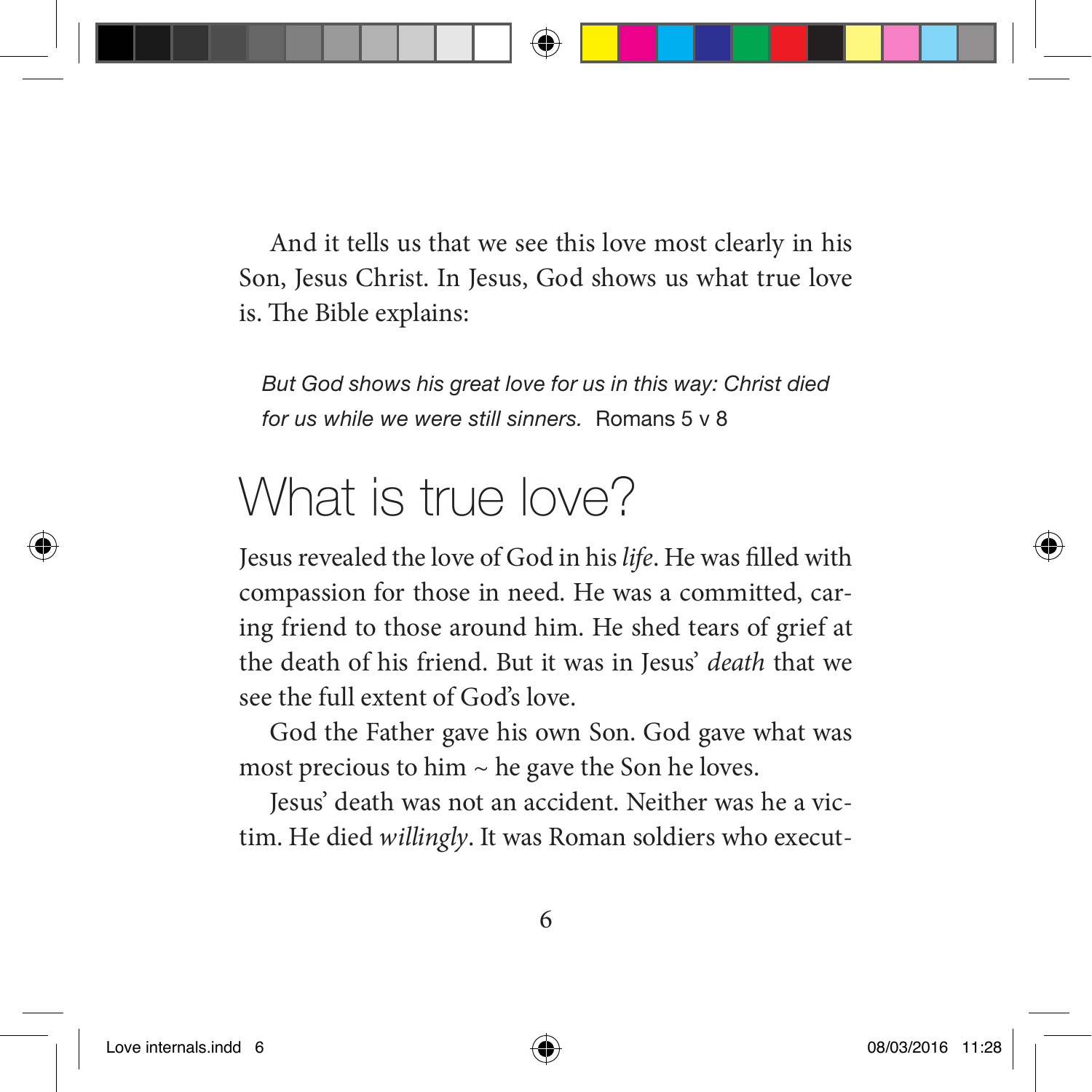ed him in the first century by nailing him to a wooden cross. But he didn't have his life taken from him against his will. No, he gave up his life. He went willingly to his death. The love that Jesus showed to us is costly. True love, we discover, involves sacrifice.

And Jesus Christ died for us. His death wasn't an empty gesture. His death had a purpose  $\sim$  a purpose that arose from God's love for us. Jesus Christ died to save us. He died to give us life and hope. The Bible continues:

*But God shows his great love for us in this way: Christ died*  for us while we were still sinners. So through Christ we will *surely be saved from God's anger, because we have been made right with God by the blood of Christ's death. While we were God's enemies, he made us his friends through the death of his Son. Surely, now that we are his friends, he will save us through his Son's life.* Romans 5 v 8-10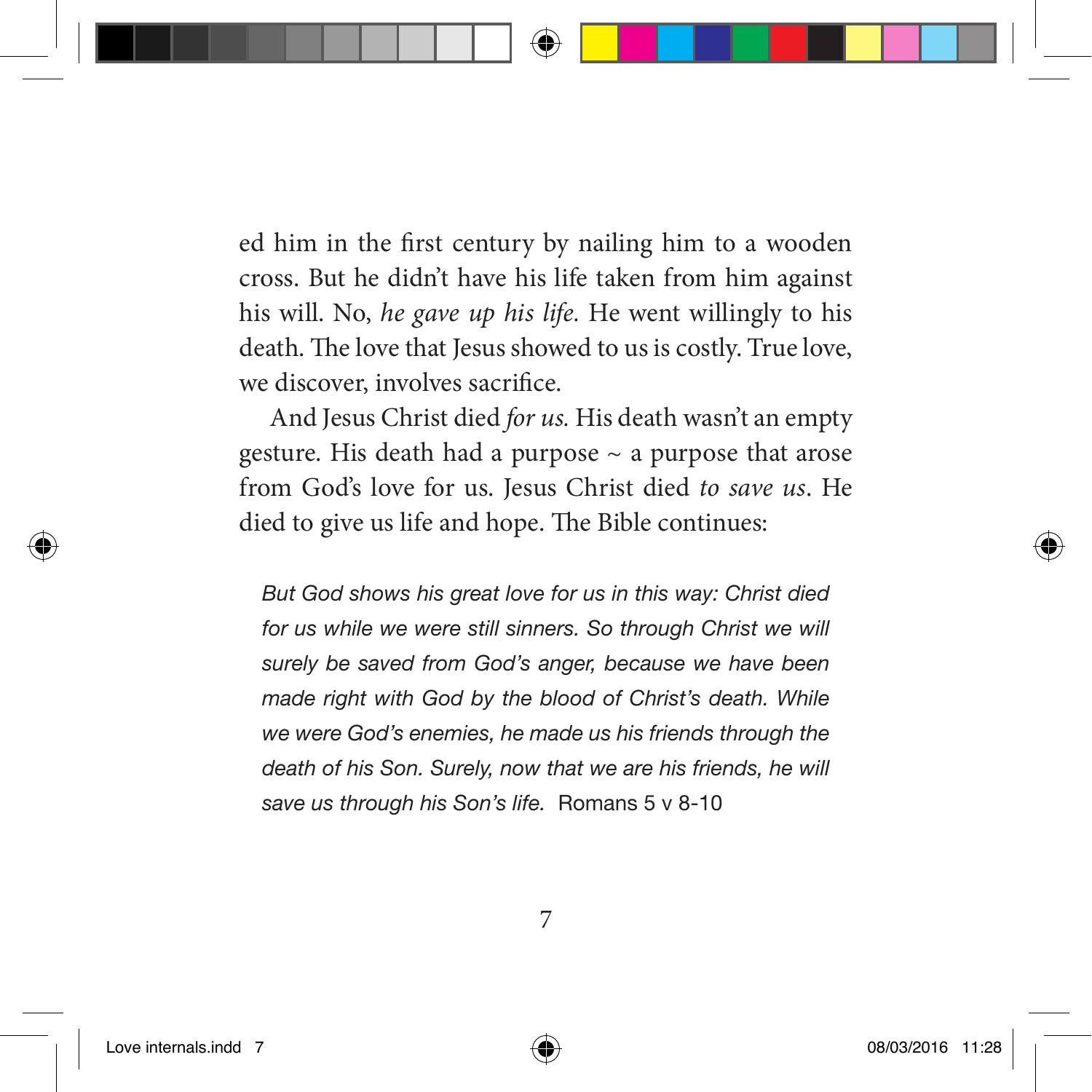Jesus Christ's death does two things; something in the present and something in the future.

**In the present** the death of Jesus can make us right with God.

We've all rejected God. We've chosen to live our lives without him. And that means we've made ourselves God's enemies. That's true of everyone. It doesn't matter how good you are or how religious you are. The reality is that we've all become God's enemies.

But Jesus can make us right with God. We're God's enemies, but God sent Jesus to make peace. Through Jesus we can be friends with God.

**In the future** the death of Jesus can save us from judgment. Jesus, the most loving person who ever lived, taught clearly and consistently about the reality of God's anger against sin. God is not indifferent to the suffering and hurt we've caused. He's committed to justice. So a day is coming when God will judge all people  $\sim$  including you and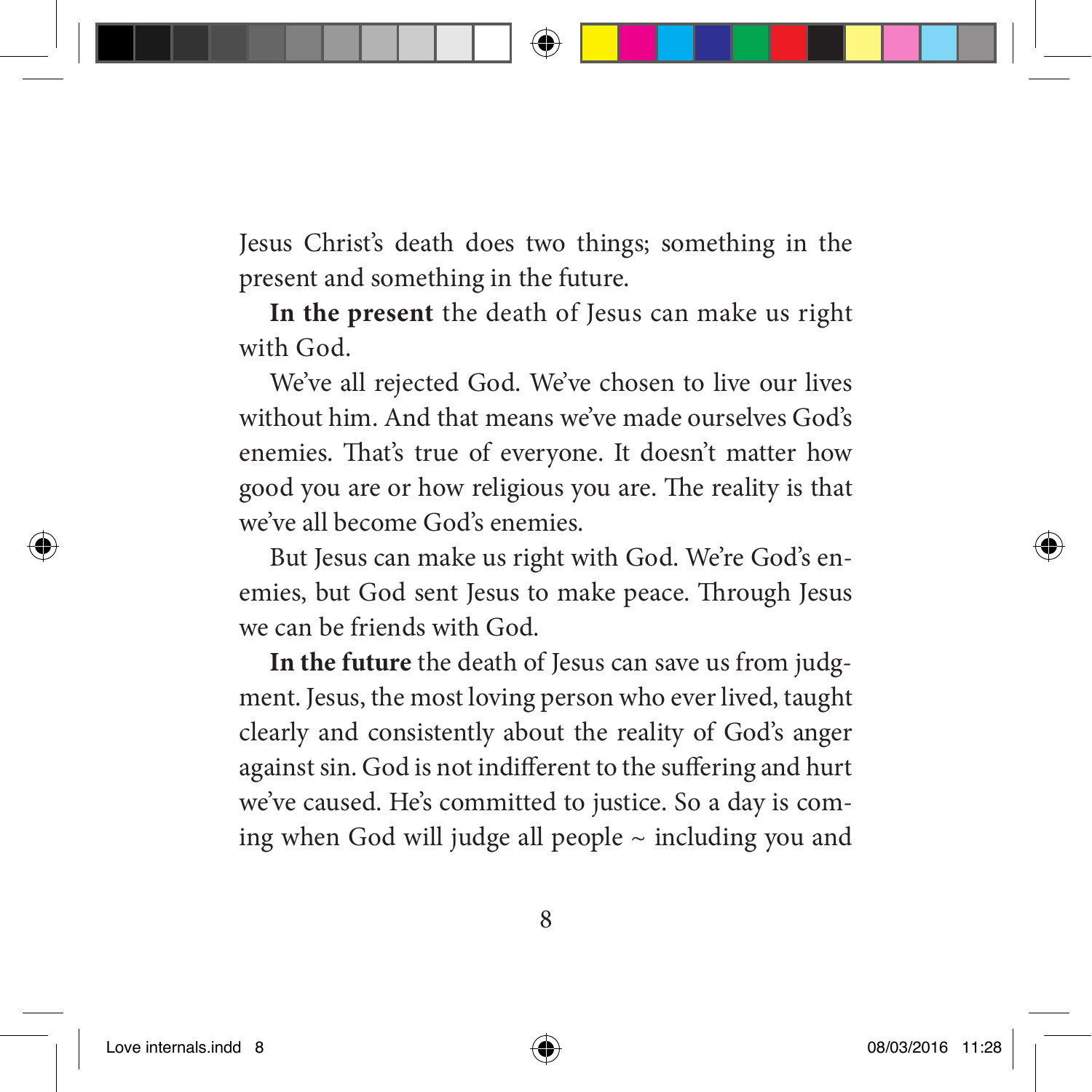me. Jesus did not stay dead. He rose from the grave and is alive today. His resurrection is the guarantee that he can give us life beyond death.

But God is also committed to love. In his love he sent Jesus so we can be "justified"; declared innocent of all the wrongs we have done. Jesus died in our place. He took the punishment for sin that we deserve on himself. He was judged instead of us, so we can go free. If Jesus reconciles us to God now, we can be sure that Jesus will save us from God's coming judgment.

This is true love. True love is sacrificial. True love gives up everything. True love gives up even life itself. This is God's demonstration of true love: Jesus Christ died in our place to reconcile us to God.

The wedding service doesn't ask, "Do you love?" as though it is asking the couple to say how they are feeling right now. It asks "Will you love?" Are you determined to pursue and work out your commitment and promise to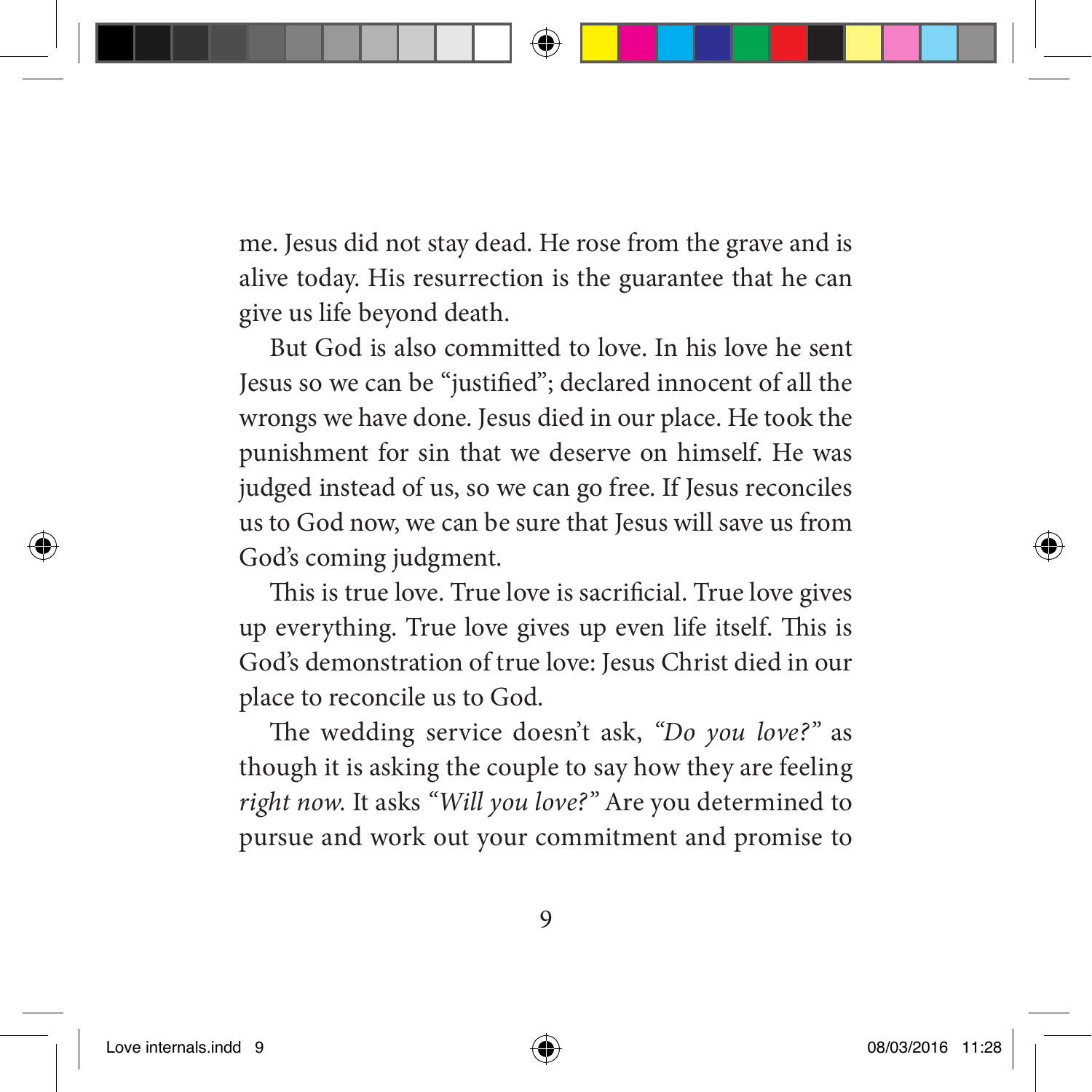love in practical, everyday life  $\sim$  whatever the cost?

At a wedding, the couple commit themselves to love one another, until they are separated by death. But the good news of the Christian message is that the death of Jesus Christ unites us to God. And the resurrection of Jesus shows us that this is a union that will go on beyond death and last for all eternity.

## How God proves his love

When did God love us? While we were still sinners. While we were his enemies. What is true love? What is God's love like? God loves his enemies.

*When we were unable to help ourselves, at the right time, Christ died for us, although we were living against God. Very few people will die to save the life of someone else. Although perhaps for a good person someone might pos-*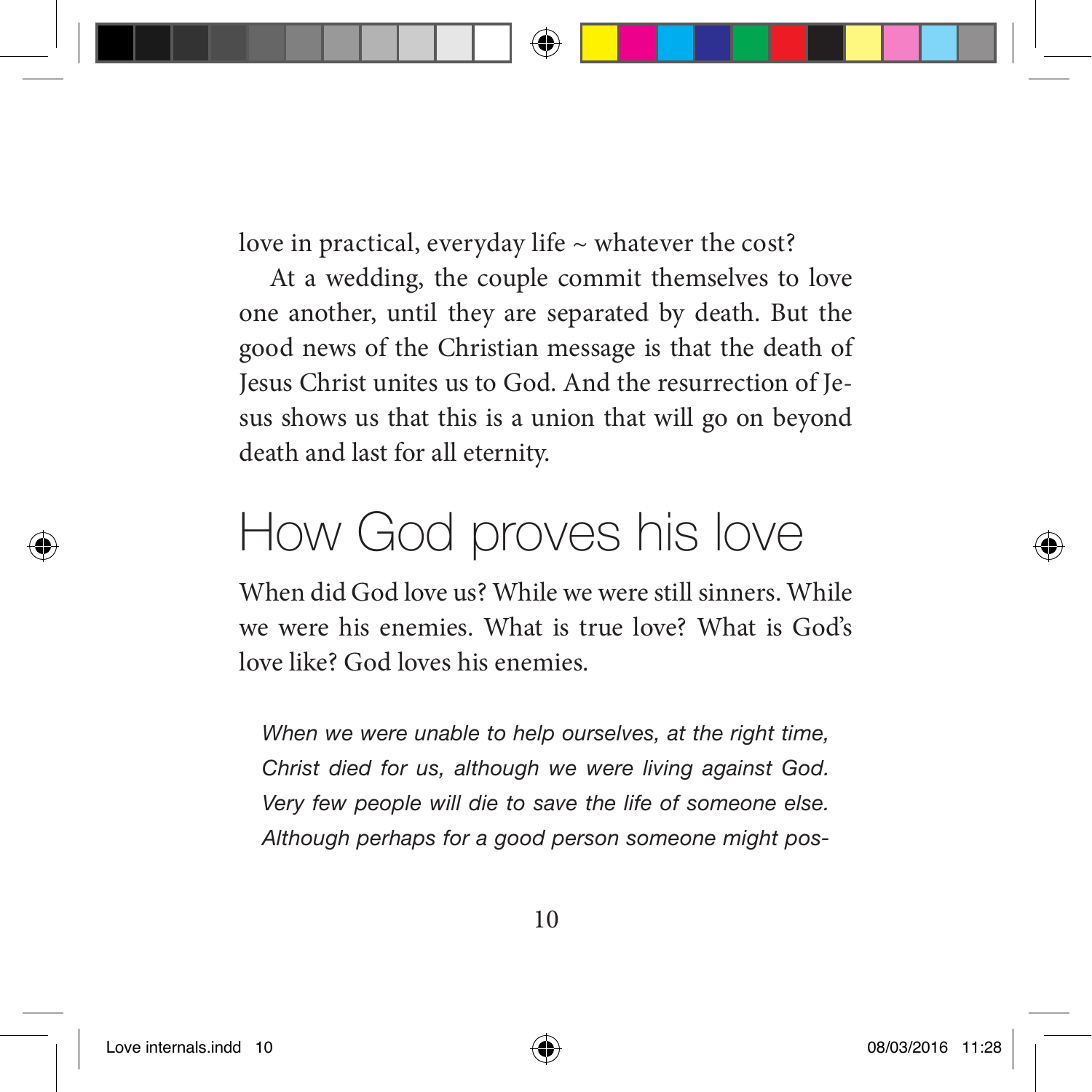*sibly die. But God shows his great love for us in this way: Christ died for us while we were still sinners.*  Romans 5 v 6-8

Who would you die for? You might die for your wife or husband. You might die for your children. You might die for a friend. Some of us might die for our country or a cause we really believe in. We might.

It's hard to know for sure until we actually face that kind of choice. But Jesus' death is something completely different. It reveals a love beyond anything we imagine: "Christ died for us while we were still sinners".

God the Son died for rebels, for the powerless, for the ungodly. That's what marks out true love.

There was nothing in us to make God love us. We are usually drawn to people who are a bit like us. But God loved the ungodly  $\sim$  those who were not like him at all. We look for relationships with people who can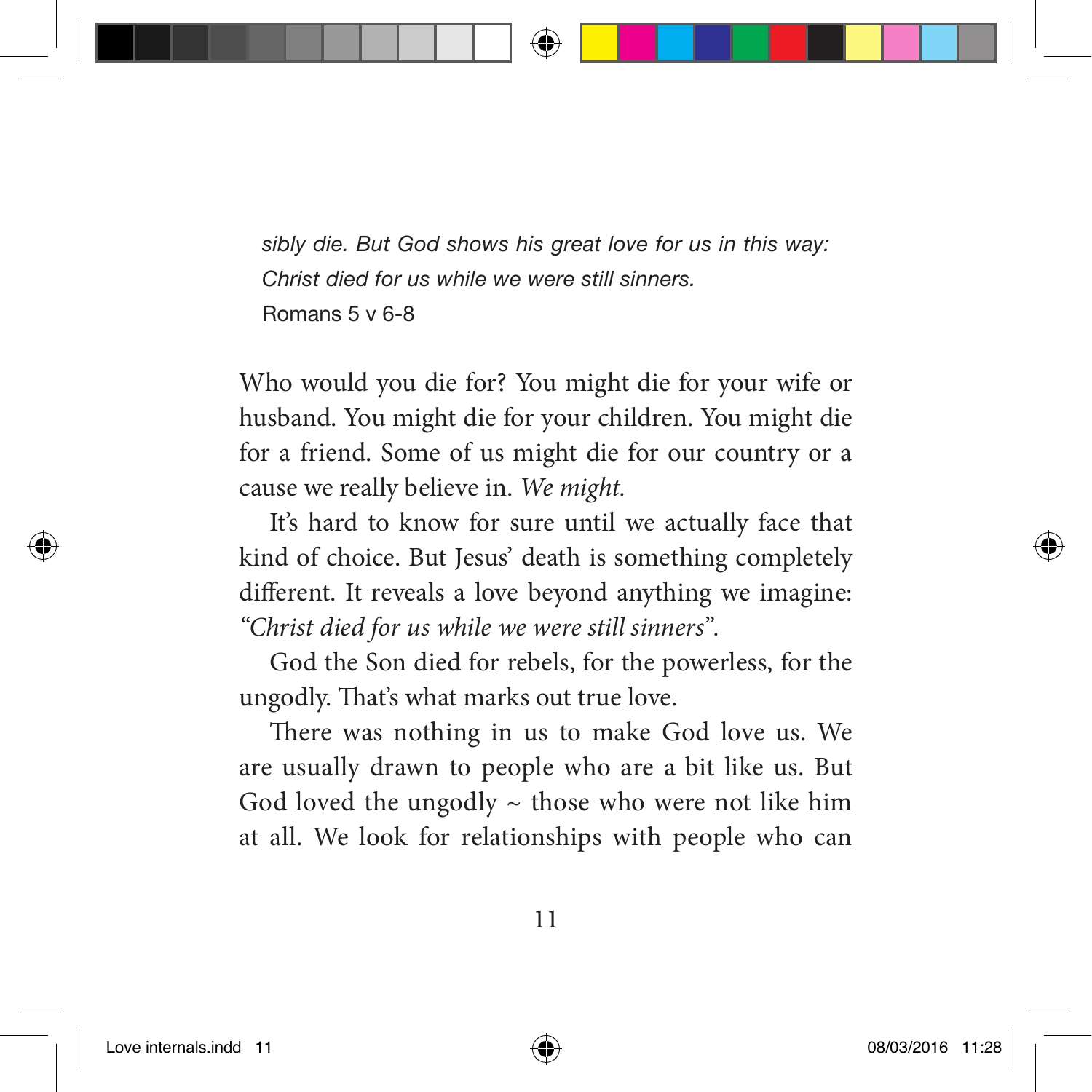give us something: affection, support, security. But there was nothing we could bring to a relationship with God: we were powerless. There was nothing in us to make God love us.

Yet God loved us. Jesus Christ didn't just die. He died for sinners, for his enemies, for the ungodly.

The great thing about this is that it includes everyone. No one need be left out. Christianity is not just for good people or clever people, or attractive people or religious people. Jesus is for people like you and me. Everyone is welcome. God's love is for you. The love of God, demonstrated in the death of his Son, is for you  $\sim$  if you will receive it.

## A love that never ends

Romance is wonderful and feelings are great. But love needs promises to survive the ups and downs of life. We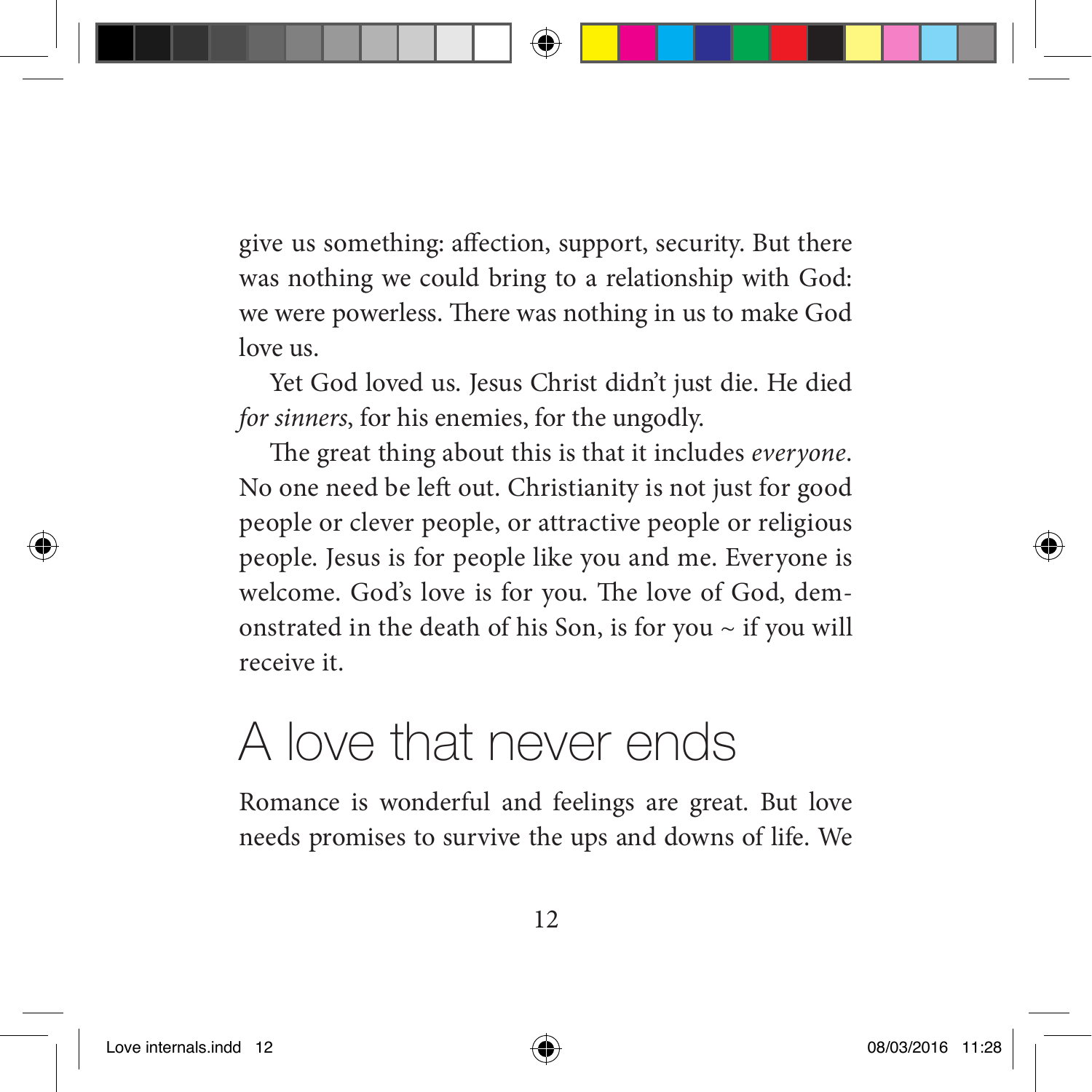make wedding vows because sooner or later we're going to let one another down. In those moments our promises help love survive.

In the same way, God gives us promises. He promises that when we stand before God, and all our selfish faults and failings are exposed, he will go on loving us for all eternity.

Even the best marriages come to an end. "Till death us do part" is a reminder that death does part us. But God offers us a love that never ends. This love will never end because it never runs out. God loved us when we were at our worst  $\sim$  when we were his enemies.

And this love will never end because God's love has conquered death. Jesus Christ not only died. He rose again, and is alive today. We will "be saved through his life!" Christ's death is the demonstration of a love without limit. His new life is the promise of a love that never ends.

If you want to be reconciled with God, then all you need to do is turn to him. He's ready to welcome you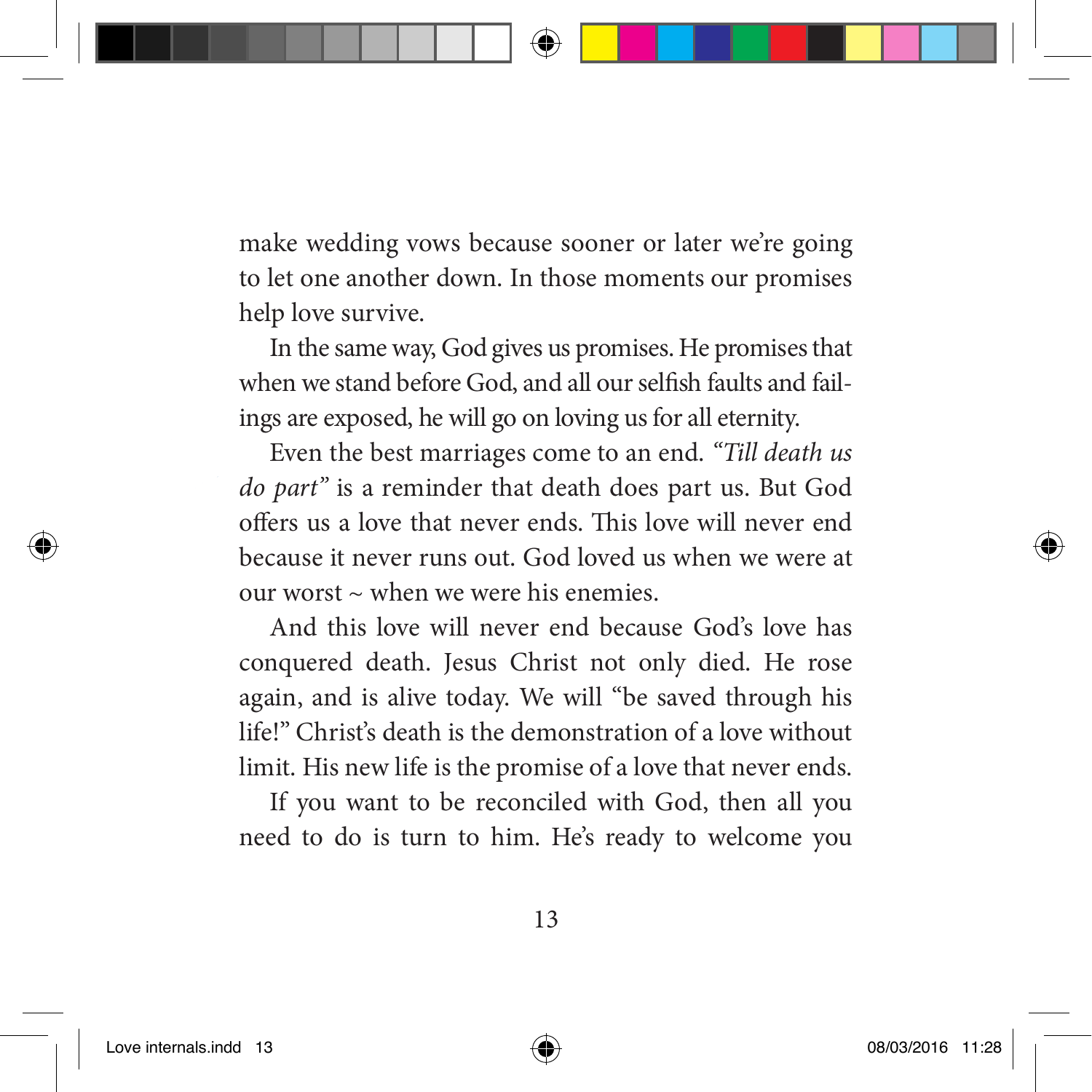$\sim$  of course he is, because he's already given his Son for you. You can express trust in Jesus Christ by praying this prayer:

Father God, thank you for your love.

I'm sorry that I've not loved you as I should. I'm sorry that I've made myself your enemy.

But I thank you that you carried on loving me. Thank you sending your Son, Jesus Christ.

Thank you that he died in my place. Thank you for his resurrection and the promise of eternal love.

Help me to trust in him and enjoy your love. Amen.